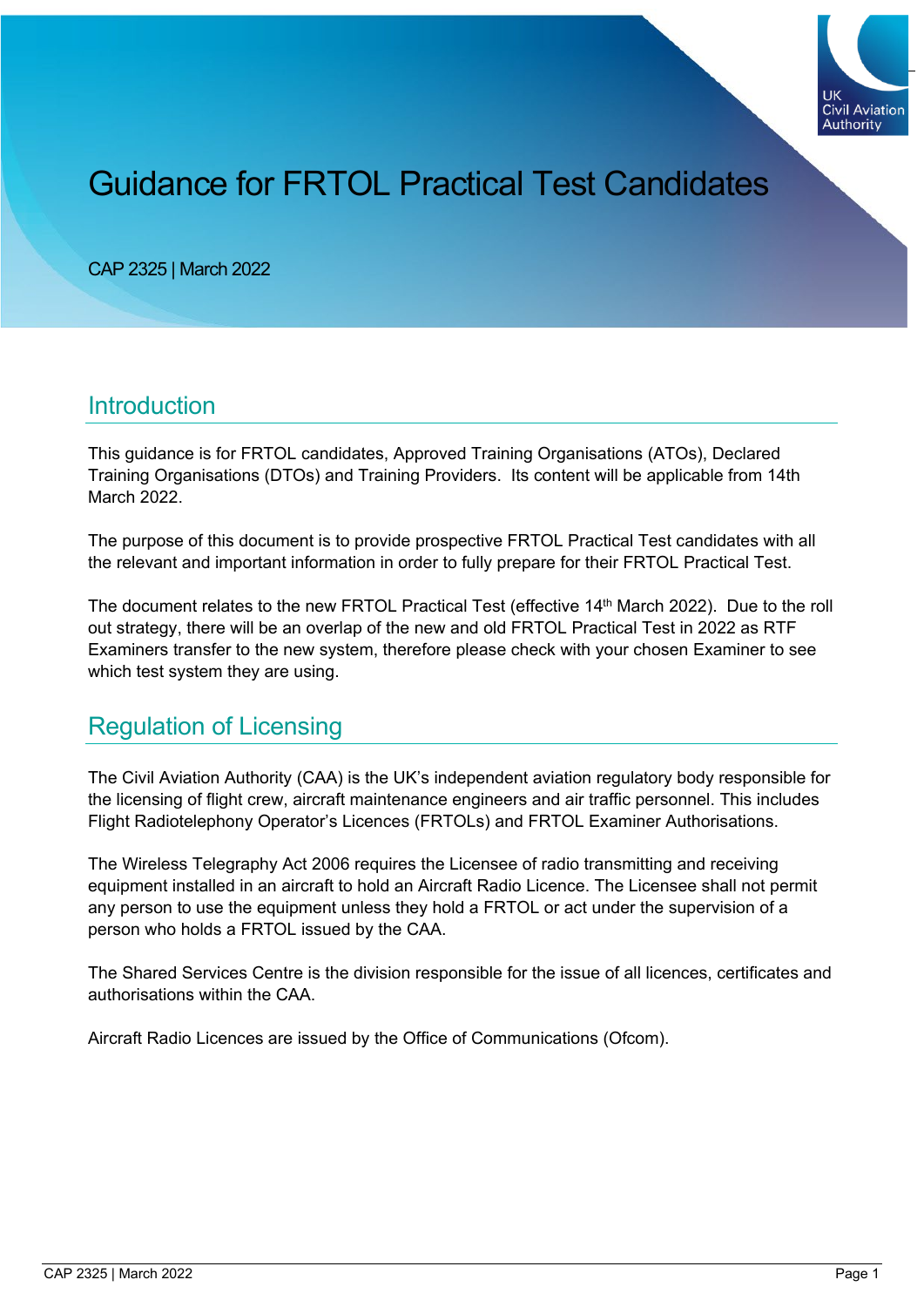## Flight Radiotelephony Operator's Licence (FRTOL)

An applicant for the initial issue of a FRTOL must:

- **be at least 16 years old.**
- have passed the Communications Theoretical Knowledge Examination which must be completed before the Practical Test (the examination validity periods are as per FCL.025 - see paragraph 5.3).
- **have passed the FRTOL Practical Test.**
- have demonstrated English Language Proficiency (ELP) to level 4, 5 or 6 which must be valid on the date that the FRTOL is issued.

Applications for the issue of a FRTOL should be made online via the CAA website.

### FRTOL Practical Test Training – Record of completion (SRG1171)

Prior to booking the Practical Test, the candidate must complete form SRG1171 and present this to the FRTOL Examiner. Form SRG1171 confirms that the minimum required Radiotelephony training has been completed prior to the Practical Test. It also confirms to the FRTOL Examiner that the candidate is aware of the subject matter and knowledge required in order to pass the test. Form SRG1171 must be signed by the person at the ATO, DTO or Training Organisation responsible for the training. Candidates who are not attending a recognised course of pilot training may self-certify. However, it is the responsibility of the FRTOL Examiner to first verify by questioning that the candidate has reached a satisfactory level of knowledge, prior to the Practical Test attempt.

Use of SRG1171 is mandatory from 1<sup>st</sup> June 2022 for all FRTOL Practical Test applicants. This mandatory requirement also includes applicants who will be attempting the outgoing RTF Practical Test with Examiners who have yet to transfer to the new system.

#### Booking FRTOL Tests

It is the candidate's responsibility to identify and contact a FRTOL Examiner to arrange a FRTOL Practical Test, however the applicant's chosen training organisation should be able to assist. A list of FRTOL Examiners is available on the CAA website (CAP 1585e).

#### Overview of the FRTOL Practical Test

The purpose of the FRTOL Practical Test is to verify that a candidate has achieved the required knowledge and skills to safely operate radio equipment on board an aircraft and understands standard compliant Radiotelephony phraseology.

Candidates are required to have completed the Communications examination prior to sitting the FRTOL Practical Test. If the Communications examination was conducted by a different Examiner, evidence of passing this examination shall be provided to the FRTOL Examiner conducting the Practical Test.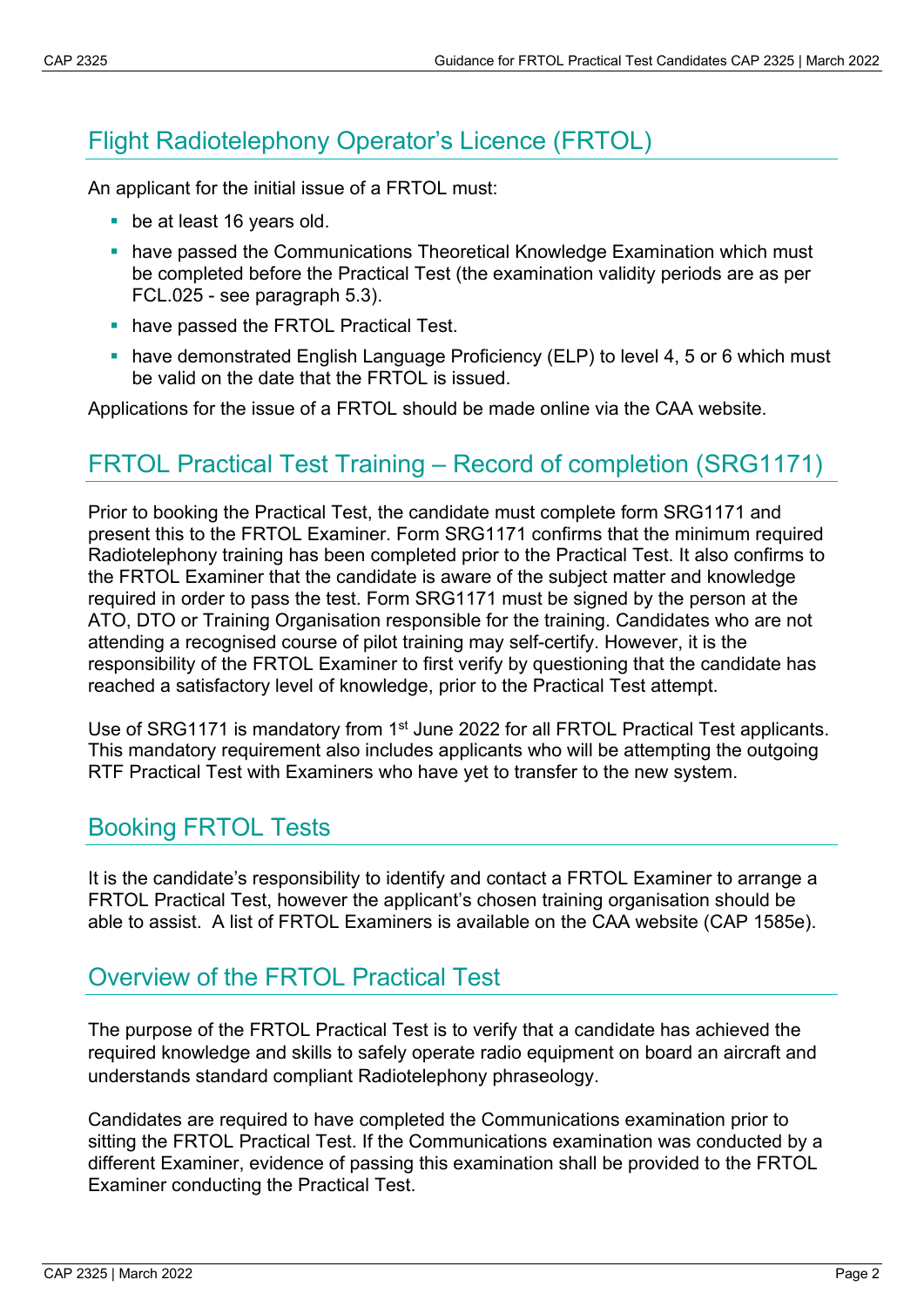The Practical Test consists of a simulated VFR 'flight' and a series of scenario-based questions. The FRTOL Examiner will also deliver a short 'Hot topic' presentation to successful candidates.

All candidates for the FRTOL will be assessed in accordance with the standard phraseology contained within the latest edition of the CAA Radiotelephony Manual CAP 413.

The FRTOL Practical Test will be facilitated by simulating the Radiotelephony transmissions of a flight in any of the following aircraft categories:

- Single engine fixed wing aircraft (Cessna 152, Piper PA28 etc)
- **Single engine rotary wing (Robinson R22 etc)**
- **Microlight (Flexwing & Fixed wing)**
- **Gyroplane**
- **Pure Glider or sailplane**
- **Hot air balloon or Airship**

Candidates whose category is not listed above (e.g. UAS, Engineers etc.) will agree the most appropriate category to be used with the FRTOL Examiner prior to test.

The candidate may choose a standard UK aircraft registration to use as their call sign and nominate a suitable aircraft type which will be agreed by the FRTOL Examiner prior to commencement of the test.

The candidate will play the role of a pilot who holds a flight crew licence, flying solo in a fully serviceable aircraft with standard flight instruments, VHF aeronautical radio and a transponder with an altitude reporting feature.

#### Required items for the Practical Test

Prior to commencing the test, candidates must show the following items to the Examiner:

- **Personal photo identification (E.g. Passport or Driving Licence).**
- Completed and signed form SRG1171.
- Evidence of Communications examination pass by reference to eExams or form CAA5003 (if already completed).
- **Previous FRTOL Practical Test failure form (SRG2129) and SRG1171 (if applicable).**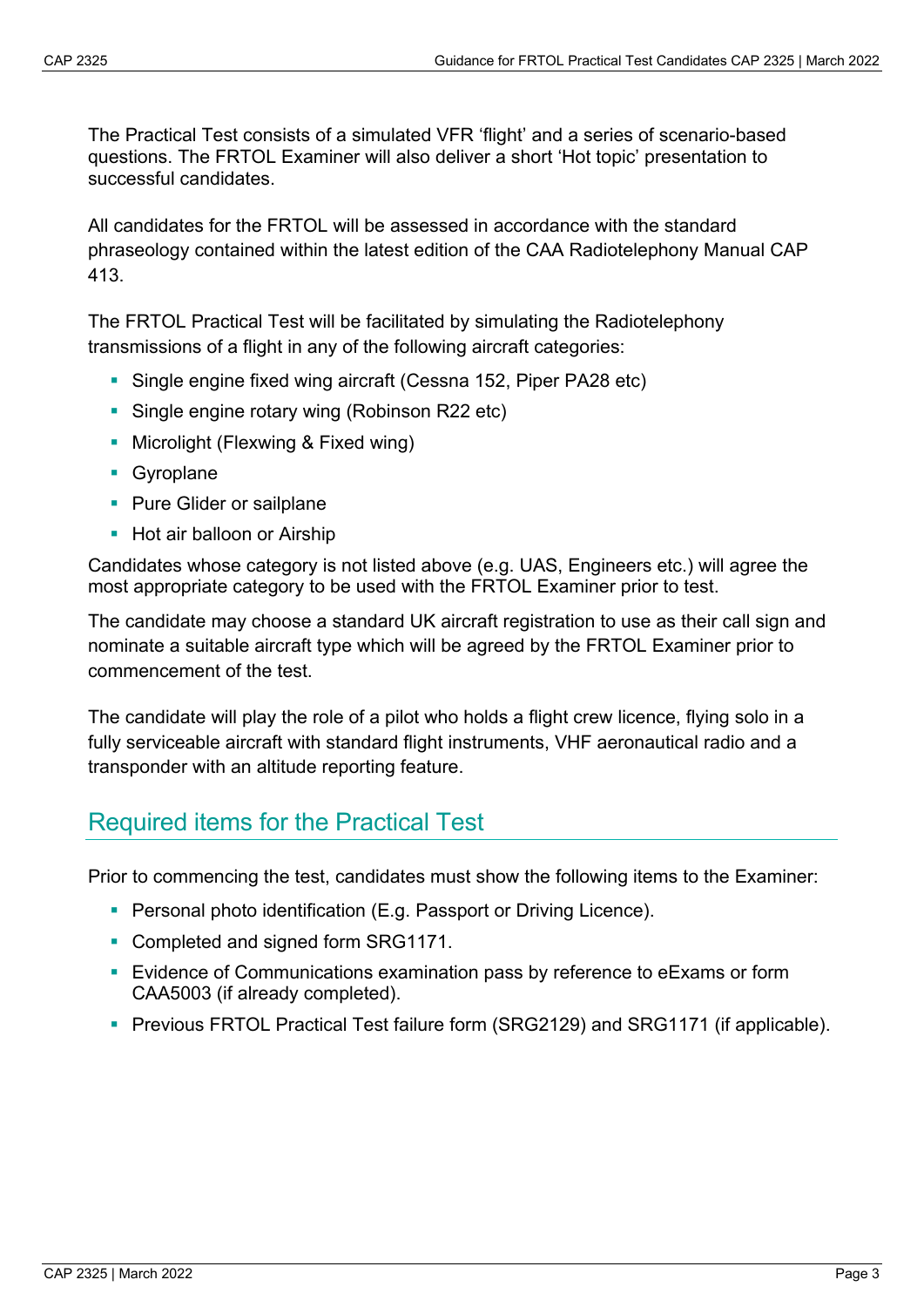At the time of test, the FRTOL Examiner will provide the candidate with:

- A completed lateral and vertical flight plan of the test route, including departure, destination, alternate, tracks, headings, altitudes and times including route brief, simulated meteorological information and NOTAMs
- Standard CAA candidate brief.
- **Frequency Reference Card.**
- **RTF Aide Memoire (Appendix A).**

At the time of test, the candidate will provide:

- A current edition CAA VFR 1:500,000 aeronautical chart, region as agreed with the FRTOL Examiner.
- Chart pens and rule.
- Note paper and pen.

#### Practical Test Briefing

The FRTOL Practical Test briefing consists of the following elements:

- Standard CAA Candidate Brief
- Notification of the test route to be flown
- Candidate chart preparation (approximately 5 Minutes)
- Route and test brief from the FRTOL Examiner

The candidate may be provided with a copy of the standard CAA Candidate Brief prior to the test date. In all cases this brief must be reviewed with the candidate on the day of test and prior to the start of the route brief. A copy of the standard CAA Candidate Brief can be viewed in Appendix B of this document.

Once the Examiner has completed the standard CAA Candidate Brief, the FRTOL Examiner will disclose the details of the test route to be undertaken.

The candidate will then be given a short period of time (approximately 5 minutes) to plot the test route on the chart in readiness for the route and test brief.

#### Practical Test Planning

Once the FRTOL Examiner has completed the briefings the candidate will be allocated a further 20 minutes planning time. Any notes made by the candidate during this planning time can be used during the Practical Test.

The RTF Aide Memoire can be used by the candidate during the planning stage and during the Practical Test. No other aide memoires are permitted.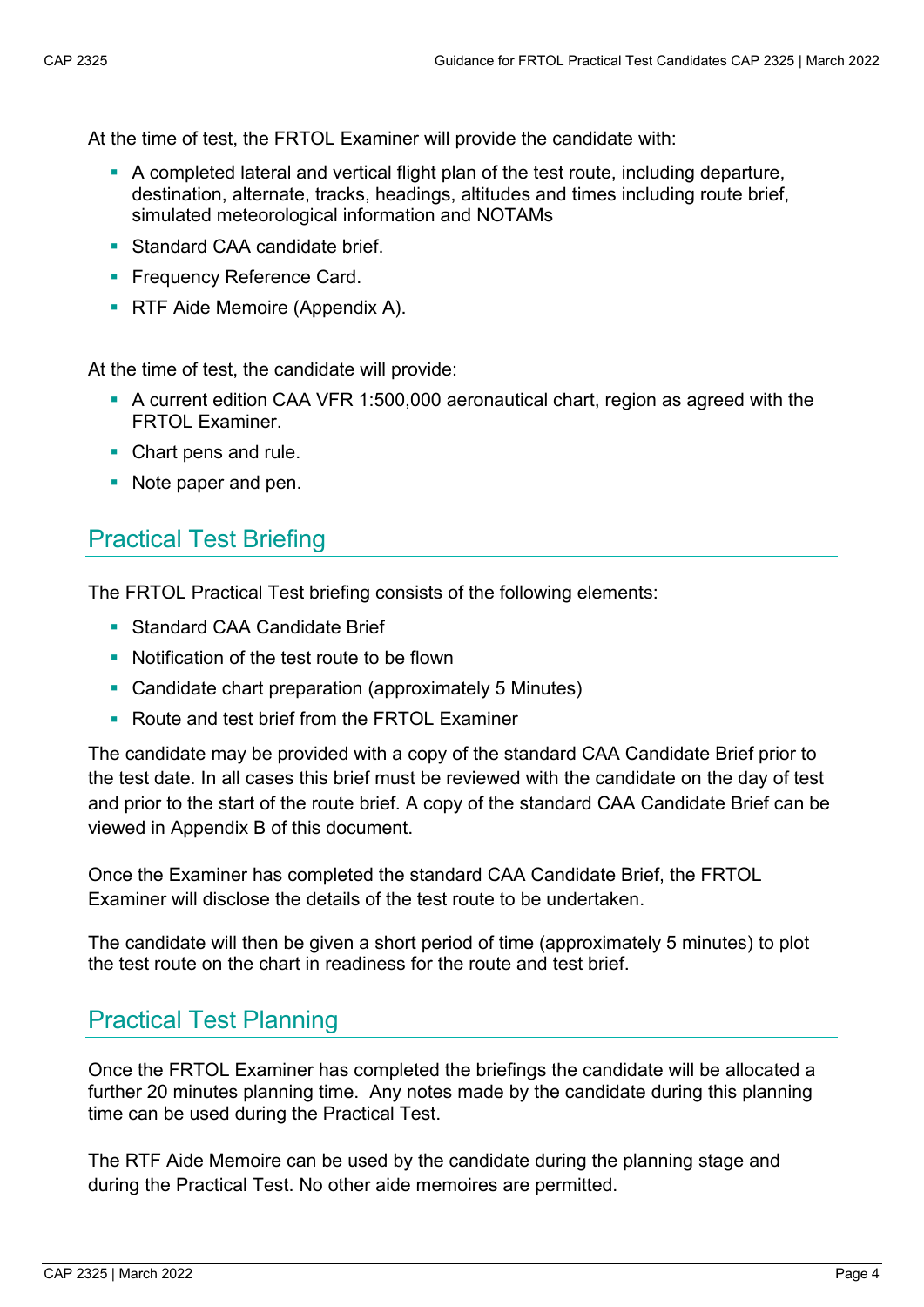### Practical Test Route

The Practical Test will involve simulating the required radiotelephony transmissions on a VFR flight between two aerodromes with a minimum of one turning point. This test will be facilitated using equipment provided by the FRTOL Examiner. The candidate and the examiner will be situated in separate rooms. Whilst this is not a test of navigation, knowledge of CAA aeronautical chart symbology is required.

The actual route to be used will be randomly selected and identified on the day of test by the FRTOL Examiner. This will ensure candidates are not aware of the test route beforehand. FRTOL Examiners must not pre-disclose any routes to any individuals, prospective candidates or training organisations in advance.

The candidate may choose which chart region to use, but the FRTOL Examiner will designate a route away from any areas or airfields familiar to the candidate.

When departing from, or arriving at an airfield, the FRTOL Examiner will use generic airfield information and instructions that are not necessarily representative of that airfield and its published procedures.

The Practical Test will be conducted at the candidate's own pace but should not exceed the maximum flight plan time of approximately one hour. The FRTOL Examiner may choose to intervene if required to ensure all elements of the test are completed within the required time.

Following the completion of a FRTOL Practical Test, documentation issued by the FRTOL Examiner shall not be retained by the candidate. All notes made by the candidate must be destroyed by the Examiner and the chart used shall have the marked route erased.

A minimum of one Emergency will be examined during the 'flight' part of the test. Regardless of the nature of the emergency, the candidate must be briefed for the purposes of the test to transmit an emergency call in full and in the correct order.

The FRTOL Examiner will inform the candidate that at some point during the "flight" that they will be made aware of an emergency which will remain until they are informed that the emergency no longer exists. During the route brief the candidate will be informed as to how they will be alerted of an emergency. On notification of the emergency, the candidate should initiate the required call without undue delay. It is reasonable for the candidate to collect their thoughts before transmitting but delays greater than 30 seconds before initiating the call would be considered too long.

#### FRTOL Examiner Role

Throughout the FRTOL Practical Test the FRTOL Examiner will simulate the role of an Air Ground Communication Service (AGCS) Radio Operator, a Flight Information Service Officer (FISO) or an Air Traffic Control Officer (ATCO) and will respond to all transmissions in that capacity.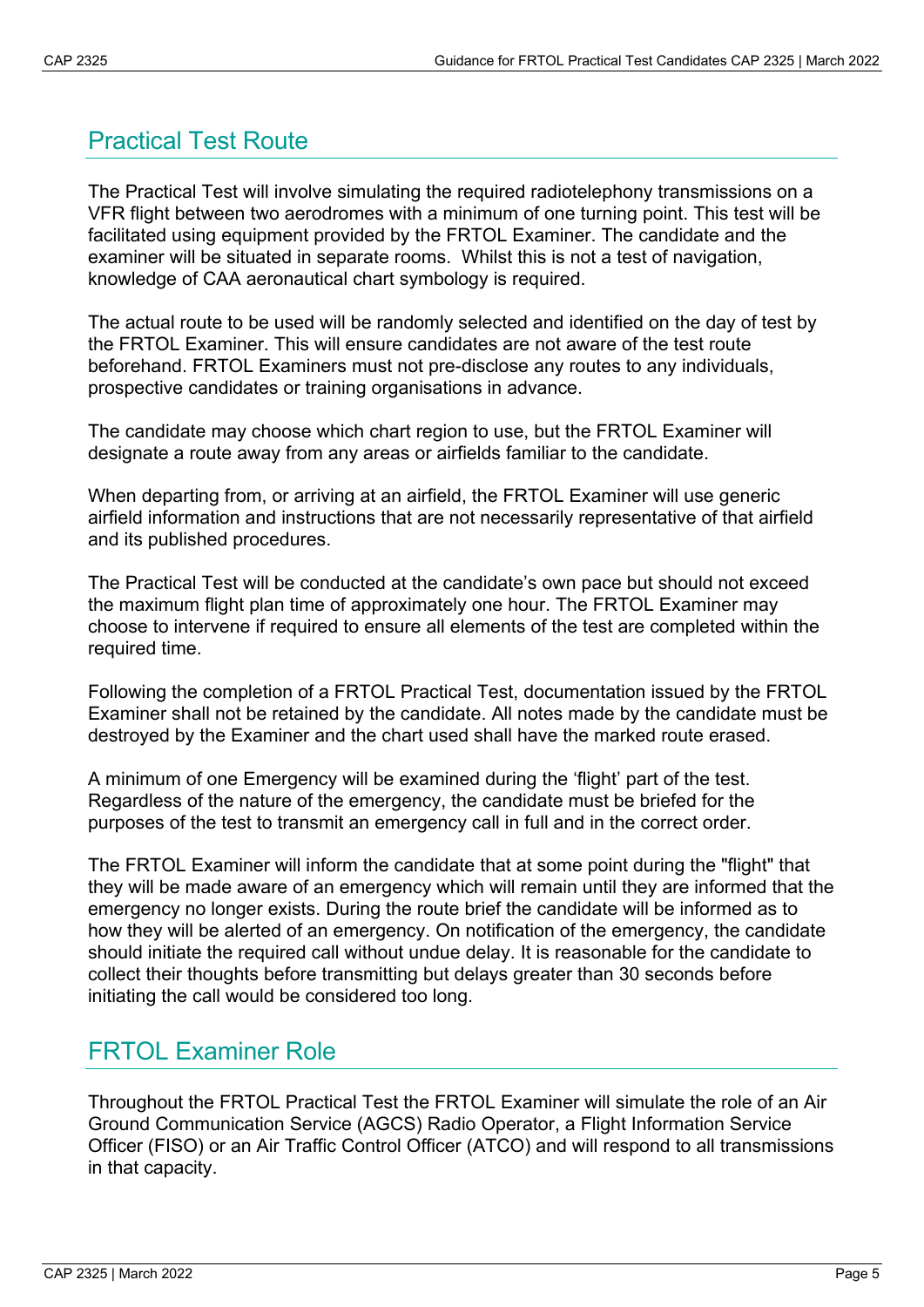FRTOL Examiners are expected to maintain the role play throughout the test. However, when necessary to comment outside of the role, the Examiner must make it clear to the candidate. For example, *'As the Examiner, I am now informing you that you have a rough running engine. You are concerned for your safety, but do not require immediate assistance. Please transmit the appropriate call.'* 

#### Scenario Based Questions

Once the simulated 'flight' element of the test is complete, there will be an opportunity for the Examiner to probe the candidate's understanding of CAP 413, phraseology used during the test route, or for elements unable to be assessed due to the aircraft category used by the candidate.

#### Result and Debrief

Following a Practical Test, whether pass or fail, the FRTOL Examiner will debrief the applicant. If a fail is awarded, the reasons for failure will be clearly explained. The FRTOL Examiner will then provide appropriate advice and guidance to assist the applicant in any future attempt. If a Practical Test is interrupted for any reason, the incomplete test should will not be debriefed until the whole test has been completed.

### CAA Hot Topic Presentation

Candidates who successfully pass the FRTOL Practical Test will receive a short CAA 'Hot Topic' presentation from the FRTOL Examiner.

The aim of this presentation is to highlight and promulgate a current safety related 'Hot Topic'.

#### English Language Proficiency

Unless otherwise authorised, FRTOL Examiners will assess the candidate's English language proficiency for Level 6 only, where appropriate.

Candidates unable to satisfactorily demonstrate Level 6 proficiency are required to attend a CAA approved English Language Assessment Centre.

A list of approved English Language Assessment Centres is available in Standards Document 31. The centre will issue the appropriate course and assessment forms.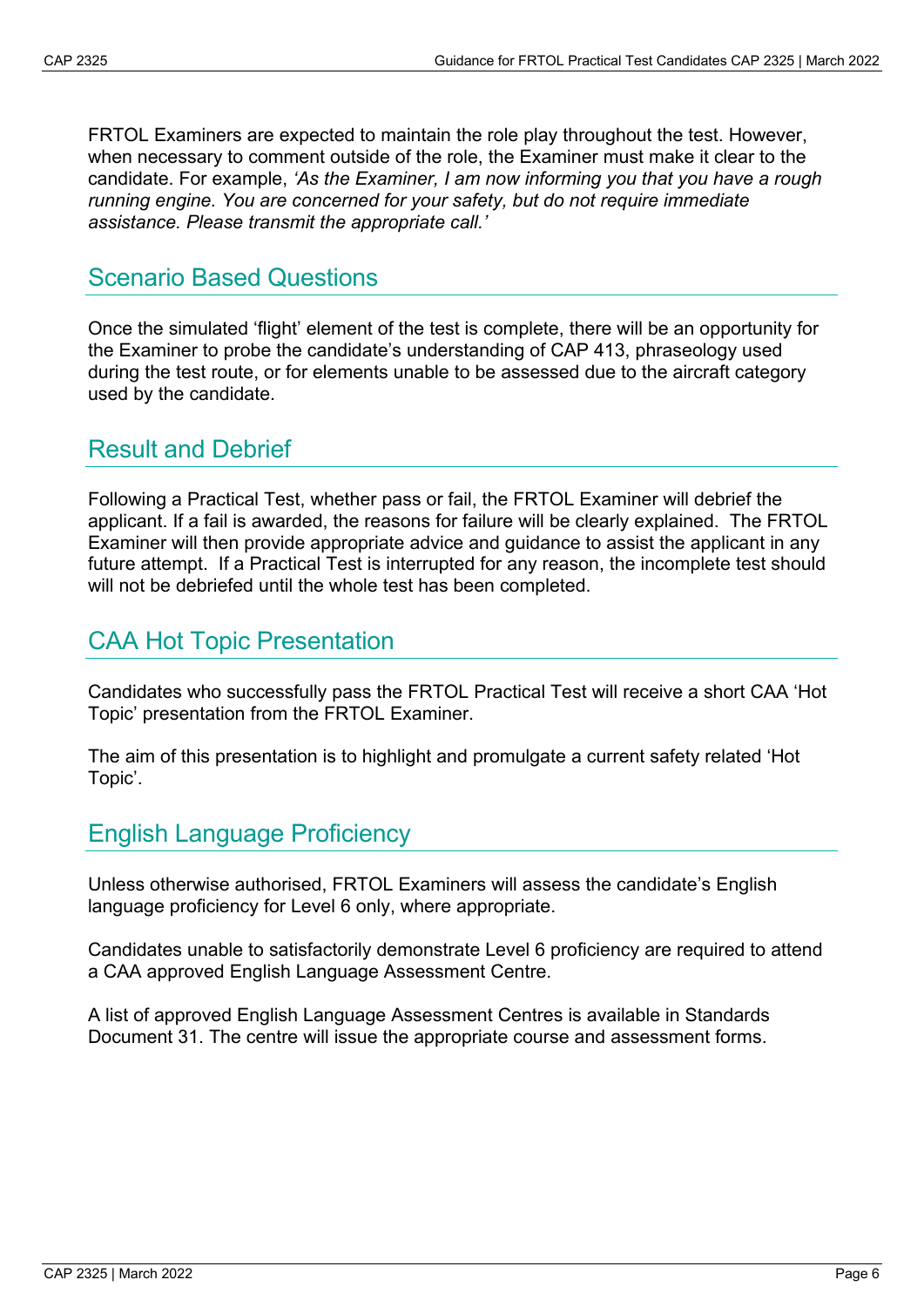### Remedial Training and Retest

A candidate is entitled to three attempts at the FRTOL Practical Test. For each FRTOL Practical Test a different route and scenario must be used by the FRTOL Examiner.

Retraining may be recommended after failing a first attempt but is mandatory after failing a second attempt.

In the event of a fail, the FRTOL Examiner must complete form SRG2129 including the details of any further training requirement, whether recommended or mandatory. The written report should only contain items discussed in the verbal debrief.

Where an applicant has failed for the second time, the FRTOL Examiner must inform the CAA by e-mail (FRTOLChiefExaminer@caa.co.uk). The CAA Head of FRTOL Standards or the FRTOL Chief Examiner will nominate a FRTOL Senior Examiner to conduct the third test.

Candidates who have failed previous Practical Test attempts are not required to complete a new SRG1171, nor demonstrate completion of further training prior to a new test attempt, unless further training has been mandated by the FRTOL Examiner. In the event of a failed second attempt, further training will be mandated by the FRTOL Examiner.

#### Appeals

Regulation 6(5) of the CAA Regulations 1991 states that, 'Any person who has failed a test or examination which they are required to pass before they are granted or may exercise the privileges of a personal licence may, within 14 days after being notified of the failure, request that the Authority determine whether the test or examination was properly conducted.' Following the failure of any test the FRTOL Examiner shall explain the applicant's right of appeal.

#### Personal Electronic Devices (PED's)

The candidate is not permitted to bring PED's into the examination room during any of the FRTOL Practical Tests. Candidates who have been briefed and are waiting for test are not permitted access to PED's.

### Further Reading

Civil Aviation Publication CAP 413 (Radiotelephony Manual),

CAP 1585e (Radiotelephony Examiner List),

CAA 5003 (Evidence of UK Examination and Test for grant of FRTOL),

SRG 1171 (FRTOL Practical Test Training – Record of Completion),

CAP 2118 (FRTOL Examiner Manual),

The current Air Navigation Order (ANO) – <https://info.caa.co.uk/uk-regulations/uk-ano/>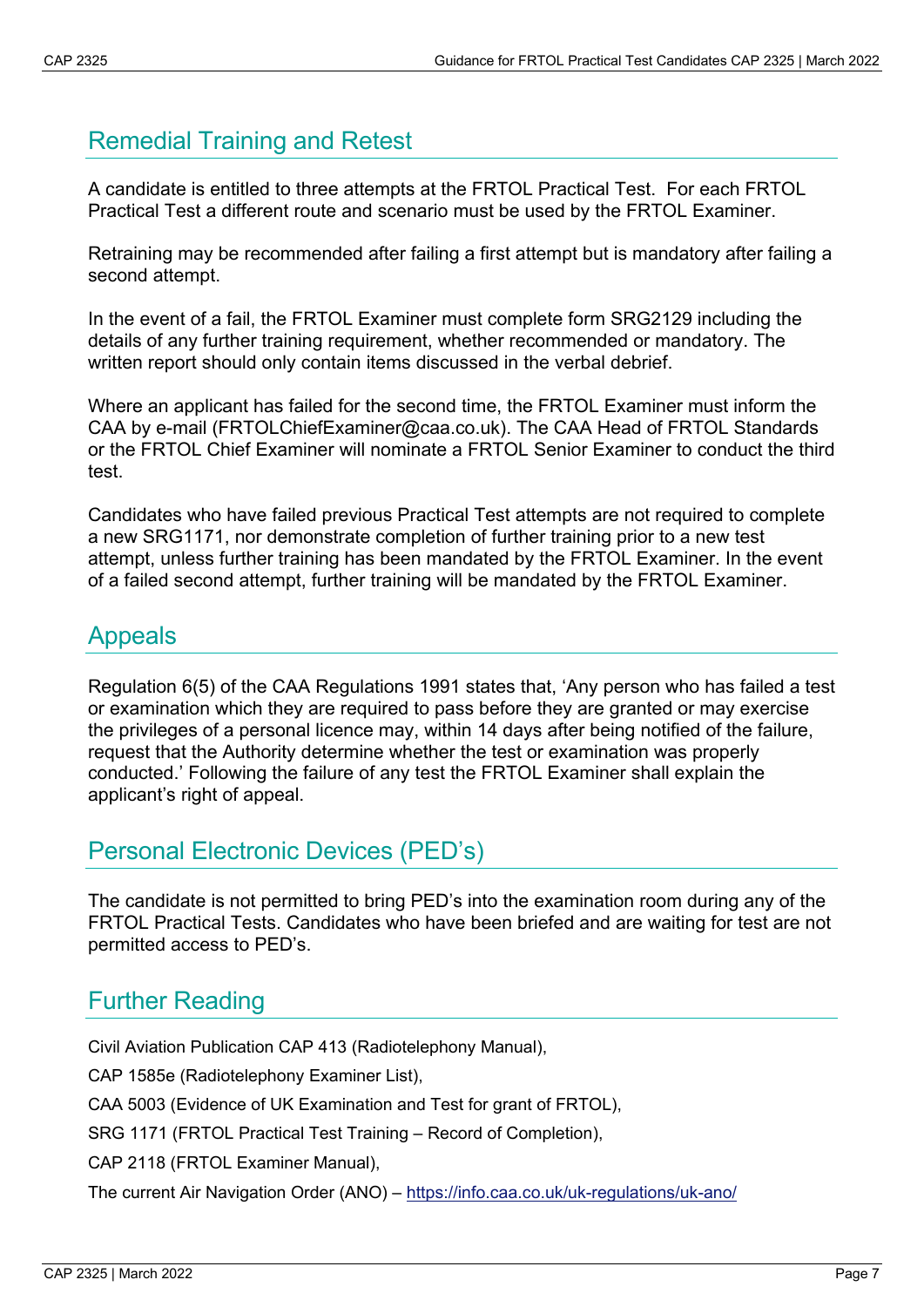#### APPENDIX A: Practical Test – RTF Aide Memoire

**STATION** 

AIRCRAFT CALLSIGN

- REQUEST
- *< PASS YOUR MESSAGE >*
- **C** ALLSIGN
- **A** IRCRAFT TYPE
- **R** OUTE (FROM TO)
- **P** OSITION
- **A** LTITUDE / HEIGHT / LEVEL + APS

#### **I** NTENTIONS / ADDITIONAL INFORMATION (FLIGHT RULES, TRACKING TO)

- **C** ALLSIGN
- **P** OSITION
- **T** IME
- **A** LTITUDE / HEIGHT / LEVEL
- **N** EXT POSITION
- **E** TA

#### **MAYDAY x 3 or PAN PAN x 3**

- **S** TATION
- **C** ALLSIGN
- **A** IRCRAFT TYPE
- **N** ATURE OF EMERGENCY
- **I** NTENTIONS
- **P** OSITION / LEVEL / HEADING
- **P** ILOT QUALIFICATIONS
- **A** NY OTHER USEFUL INFORMATION (POB, ENDURANCE etc.)